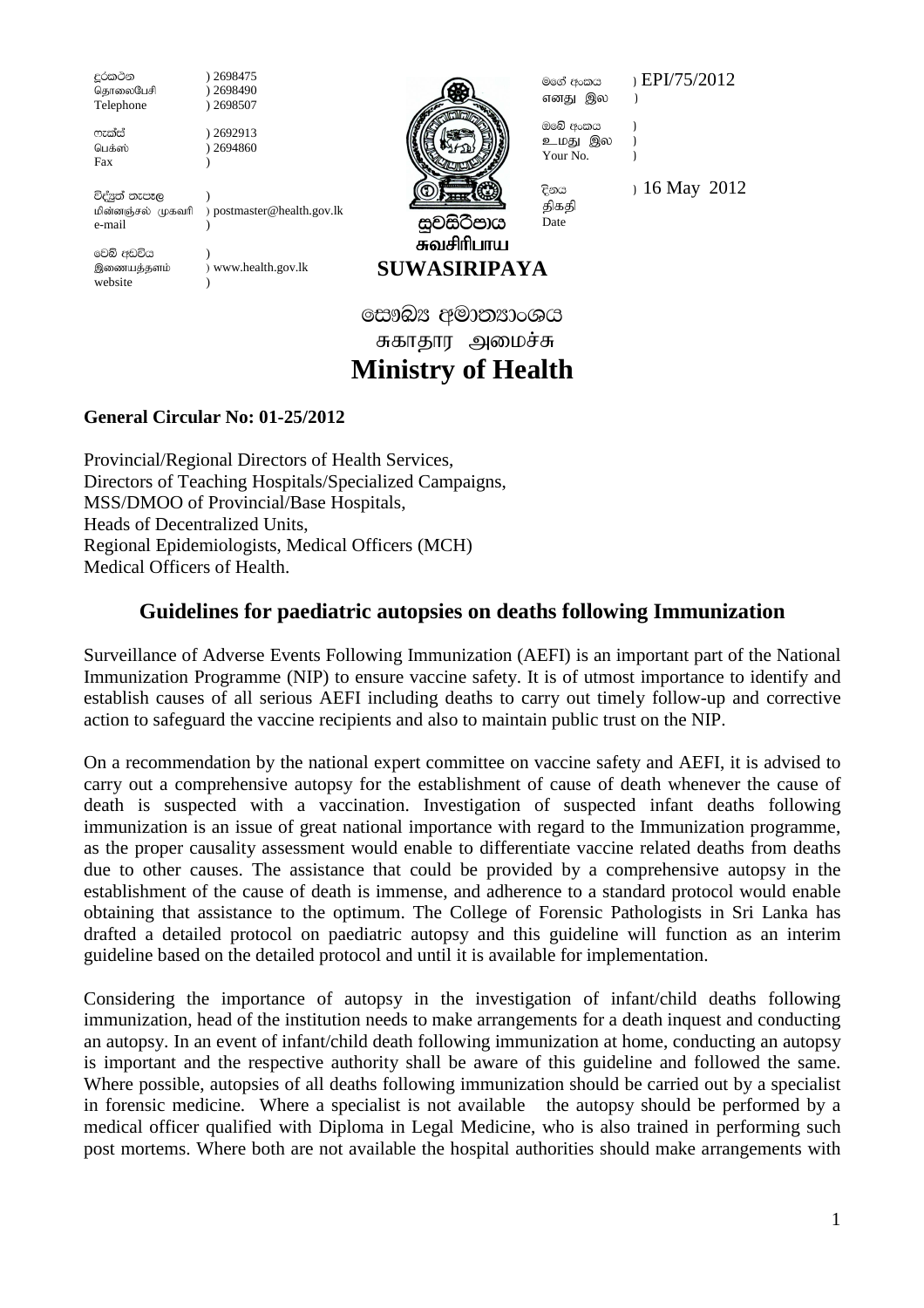the closest specialist in forensic medicine regarding conducting the post-mortem. It is the responsibility of the hospital authority to make transport arrangements.

This guideline provides measures to be followed and adhered to in a standard autopsy protocol which would enable conduct of a comprehensive causality assessment of a reported death following immunization.

In an event of all such deaths a detailed autopsy should be performed including the following;

- review of detailed preclinical and clinical history including laboratory and radiological findings,
- if necessary visit to the death scene for additional evidence,
- radiological, histopathological, toxicological and microbiological investigations.

Microbiologist and Histopathologist of the local institution will be the focal point for microbiology and histopathology examinations respectively. Where a specialist Microbiologist and/or Histopathologist is not available at the local level, or when virological / immunological investigations need to be carried out focal point for such examinations will be the MRI (Tel: 112693532-4).

Also, in situations where the cause of death is inconclusive or not straightforward, obtaining a second opinion on histopathological examinations from another pathologist is recommended. Department of Government Analyst (Tel: 2694786, 2694787, 2695881, 2699753) will be the focal point for toxicological examinations. It is advisable to contact the respective institutions on detailed information on collection, storage and transport of specimens.

Where possible samples of the organs should be preserved for further evaluation at the institution where the postmortem is conducted.

The epidemiology Unit should be informed (Tel: 112695112, Fax: 112696583) by the head of the institution and the Regional Epidemiologist of the district to be contacted to coordinate assistance. In situations where local facilities are insufficient to perform such examinations, assistance from the Epidemiology Unit could be obtained to seek external assistance. The Medical Officer of Health (MOH) or MOH staff who carried out the vaccination shall provide all necessary information to carry out the autopsy, but their presence during the autopsy is not mandatory.

#### **1. Basic Information**

Information about the identity of the deceased and the details of authorization should be obtained and included in the report.

#### **2. Preliminaries**

 Antemortem samples should be taken over and investigated in cases such as alleged intoxications, allergy related incidents etc. Therefore, as soon as information is received the clinical staff should be advised to preserve the antemortem samples such as blood in a plain bottle, urine, CSF, vomitus, faeces, sputum, swabs etc that have already been obtained and hand them over to the forensic specialist at the earliest. In an anaphylactic reaction, ante-mortem samples collected between 30 min to preferably 3 hours after reaction (up to 6 hours) and 24 hour baseline samples (if available) are to sent for immunological investigations. If there is a delay in transport centrifuge the sample and refrigerate at  $4^0$  C.

Ward staff should be advised to document all therapeutic interventions. The area MOH, where child is vaccinated need to be informed by the head of the institution to preserve and handover empty vials, diluents, syringes, needles, with control samples of same batch. Regional Epidemiologist should coordinate this activity.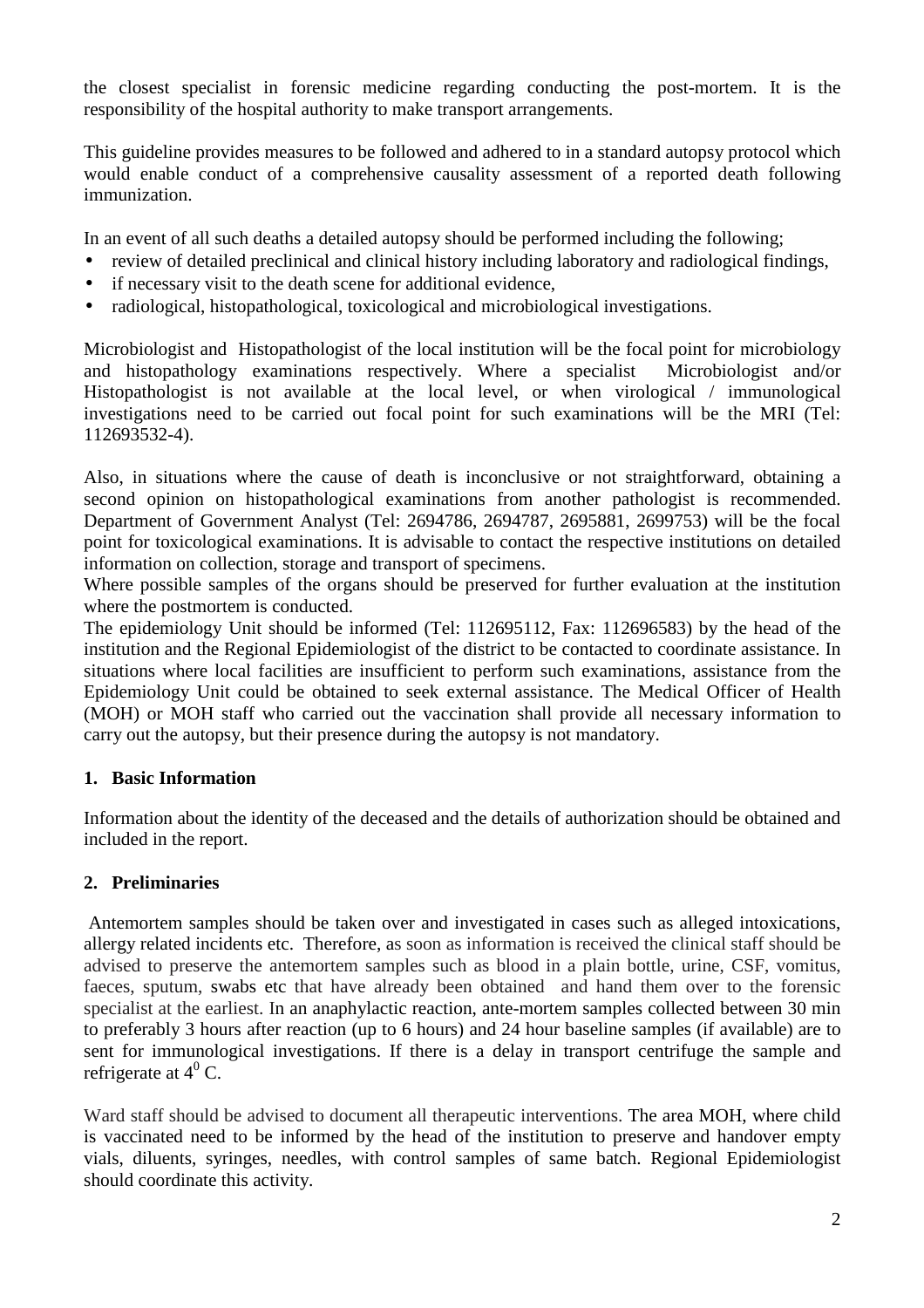- Ensure maintenance of the chain of custody throughout the investigation (collected by, custody of, dispatched to).
- Record date and time of collection and type of preservative for each and every ante-mortem sample collected
- Document reports of clinical investigations and medical records related to the incident such as microbiology, biochemistry, immunology, histopathology, haematology, radiology etc.

#### **3. Pre autopsy information**

Obtain a detailed history which includes past medical history, drug history, immunization history, history of allergies and findings of medical records etc.

#### **4. Pre autopsy preparation**

Preserve autopsy blood – untreated and spun – in case required for later analysis. Make arrangements to take photographs at the autopsy. Be prepared to take X-rays if and when necessary while dissection (specially in cases of suspected air embolism). Be prepared to preserve the heart after careful dissection if the cause of death cannot be ascertained at the end of the autopsy.

#### **5. External examination**

In addition to routine external examination, record features of allergic reaction, anthropometric parameters when relevant (Weight, Height/Crown-heel length, Crown-rump length, Foot length, Occipito-frontal circumference, Chest circumference at nipple level, Abdominal circumference at umbilicus), Congenital abnormalities, nutritional and developmental state, features of neglect, therapeutic interventions , and paraphernalia, features of complications of therapy such as presence of subcutaneous emphysema etc. It is important to examine vaccination/ injection site regarding local reaction.

#### **6. Internal examination**

In addition to routine internal examination, record features of allergy and anaphylaxis such as laryngeal oedema, petechial haemorrhages, froth / secretions in upper airway, mucus plugging of the bronchi, effusions in body cavities, tissue oedma and the degree of local reaction at the vaccination/ injection site etc.

Look for complications of therapy such as pneumothorax, degree of haemorrhage in relation to puncture sites . Look for congenital abnormalities

Whenever possible record the weights of internal organs including thymus (children).

#### **7. Post-mortem samples**

Samples for microbiology, immunology, histopathology and virology, should be collected according to the instructions given by the relevant laboratories. (Details of instruction on sending samples to MRI is available on laboratory manual issued by the SLCM or could be obtained from the respective departments at the MRI by telephone 112693532-4). All samples should be clearly labelled and dated. The request form should have the patient's information, a short history including clinical presentation, duration of illness and date of death. Indicate the necessary tests (if known) to be performed. In case special investigations are needed, contact the laboratory for instructions prior to sending samples. If possible mention the tentative /provisional diagnosis. MRI will accept the samples for special investigations 24 hours / day, 7 days of the week.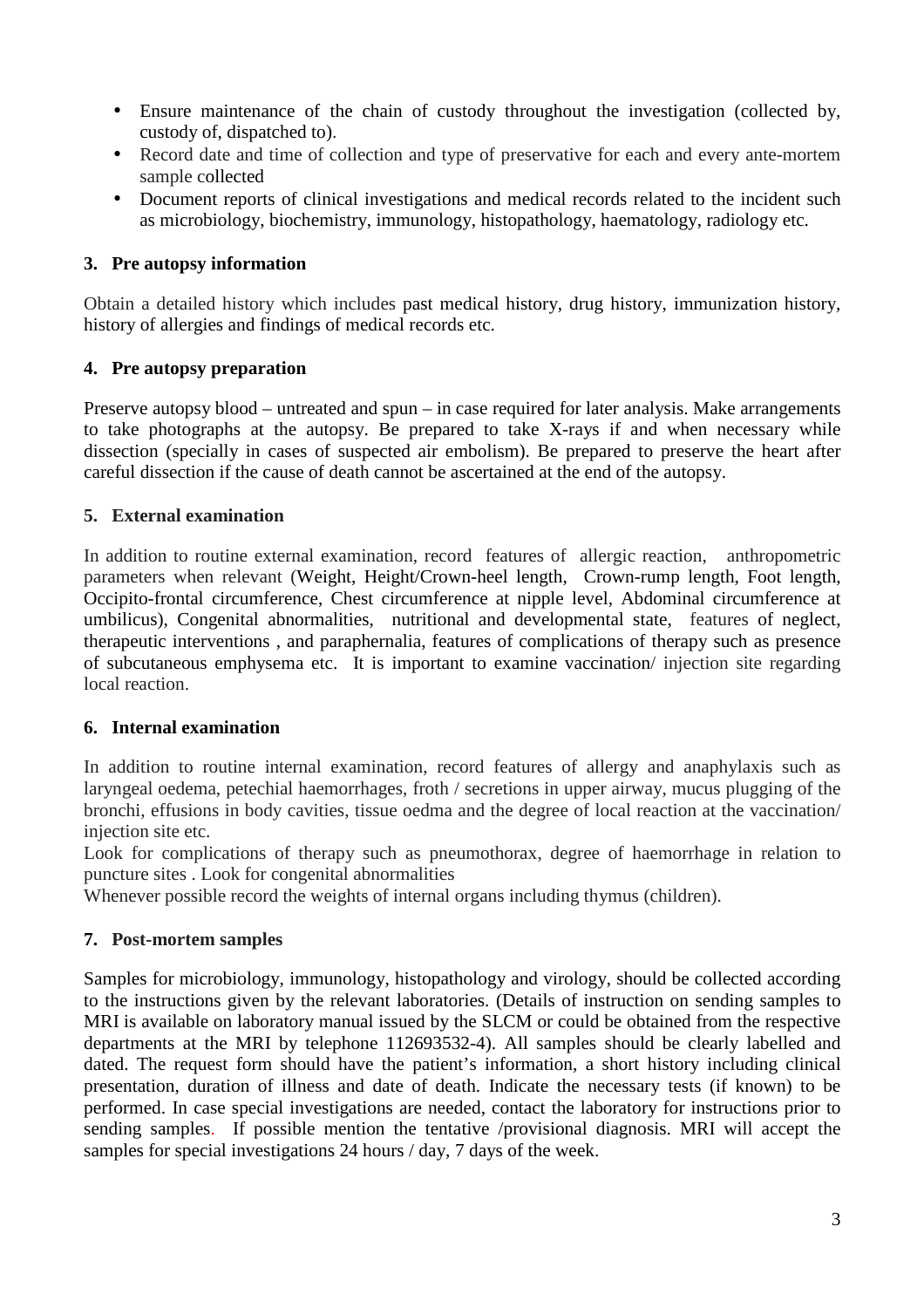#### **7.1 Histopathology**

Samples for histopathology obtained from all major organs are as follows: any macroscopically visible lesions should be described in detail and sample extensively. Sample should be taken in 10% formal saline or in dry ice for frozen section. Specify the required special stains when necessary.

- *Central nervous system:* Brain (If the brain is to be examined after fixation suspend in 20% formal saline for two weeks). Sections from Middle frontal gyrus, hippocampus, basal ganglia (putamen+globus pallidus)+ insular cortex, mamillary bodies, thalamus, left cerebellum, dentate nucleus, mid brain, pons, and medulla should be obtained.
- *Cardio-vascular system*: Myocardium ( LV, RV, RA, LA, septum , other areas where relevant), cardiac valves, coronary arteries, conduction system and others
- *Respiratory system* : Epiglottis, Tonsils, Larynx, Trachea, Bronchi and Lungs- (at least one sample from each lobe including hilum and periphery) Hilar lymph nodes
- *Digestive system*: liver, pancreas,
- *Genitourinary system:* Kidneys including cortex and medulla
- *Mononuclear Phagocyte system*: Spleen, thymus, bone marrow
- *Endocrine system*: Adrenal gland, pituitary, thyroid gland
- Other: eg. Injection sites, including control, injuries and others

## **7.2 Microbiology**

### *7.2.1 Bacteriological Investigation*

Type of specimens and tests: Blood for culture, CSF and body fluids for culture, pus for culture, tissues for culture and blood for serology

Collection and transport :

- Blood and Body- fluids for Culture after death should be collected as early as possible and preferably before the body is sent to the morgue.
- If the body is already at post-mortem, following guidelines should be followed: Blood, CSF and Body- fluids should be collected before the dissection is started. Follow Standard Precautions for collection of samples. Clean the over-lying skin with 70% alcohol. Draw the sample using a sterile disposable needle and syringe. For Blood –culture 3-5 ml blood ( heart or venous) should be added into a blood-culture bottle with 30-40 ml BHI and mix carefully.
- CSF and other Body- fluids also should be sent in sterile screw-capped containers.
- (Send these samples as soon as possible at room- temperature).
- Tissue samples should be sent in sterile N. Saline in screw capped containers.
- Pus samples / swabs in sterile screw capped containers.
- Blood for serology and bacterial testing: Plain blood in sterile containers.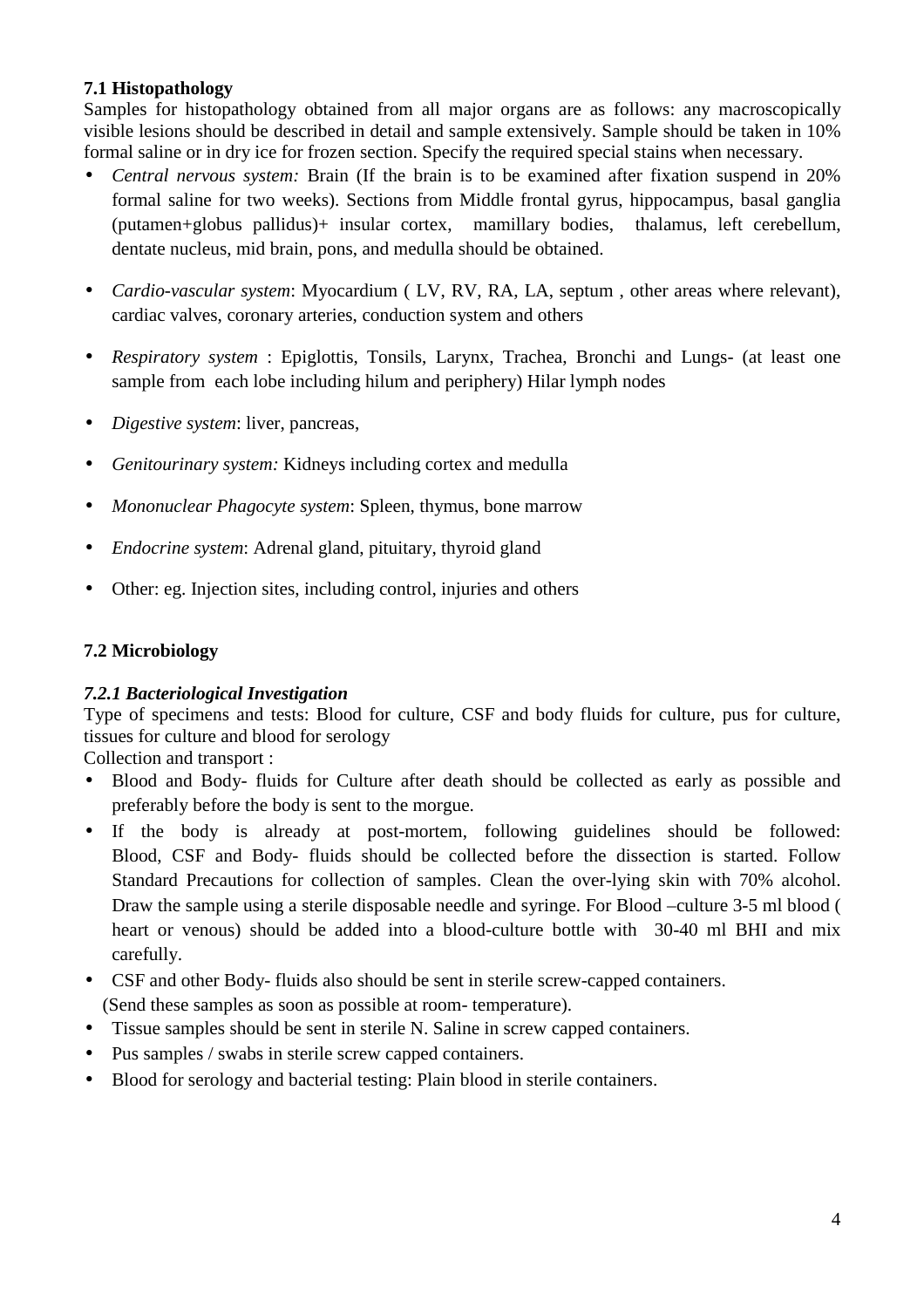#### *7.2.2 Immunology*

 A post mortem sample for serum tryptase should be taken from femoral vessels, and not heart blood. Serum should be separated and stored at  $4^{\circ}C$ , or frozen if the assay is delayed.

The circumstances regarding the death are important, as tryptase levels are also increased after myocardial infarction, trauma, amniotic fluid embolism and sudden infant death. Serum tryptase rises in anaphylaxis, if shock is present, or after insect stings, or in circumstances where the allergen enters the body parenterally. Anaphylaxis following ingestion of an allergenic food does not usually lead to an increase in tryptase levels.

Information on allergy to foods (particularly beef, pork, milk, gelatine, previous vaccination) should be obtained. A blood sample should be sent to the Medical Research Institute for testing for allergen specific IgE.

#### *7.2.3 Mycological (fungal) investigations*

- Blood: 5-10 ml of venous blood should be collected under strict aseptic precautions. The lid should be wiped with 70% alcohol before inserting the needle to inoculate the blood into a culture bottle containing Brain Heart Infusion (BHI) broth. Mix well and keep at room temperature till dispatched. Smaller volumes of blood from neonates should be collected into paediatric BHI bottles (1-5 ml).(send as soon as possible to the laboratory)
- Bone marrow: 2-3 ml of bone marrow aspirate should be placed in a sterile screw capped container with 0.5 ml of 1:1000 heparin. (Send within 24 hours to the laboratory)
- CSF: 3-5 ml of CSF should be collected into a sterile screw capped bottle.
- Body fluids: Chest, abdominal fluid and any drain fluid should be collected aseptically in to a sterile screw capped bottle
- Respiratory tract: Tissues should be collected into a sterile screw capped bottle containing normal saline. Another sample should be sent in formal saline for histology.
- Blood for serology: 1-2 ml of blood should be collected into a plain bottle.

#### *7.2.4. Virology Investigation*

General Considerations: Most antigen / antibody detection assays in virology are compatible with serum / plasma. If the blood is haemolysed as it happens when blood is taken during the post mortem (PM) examination, these tests cannot be performed. Therefore it is recommended to the clinicians, to take a blood sample just before or immediately after death if possible. Similarly other samples like CSF, lung tissue etc, also are recommended to be collected just before or after death. If the facilities are available, serum should be separated before transport.

It is recommended to take multiple specimens including blood, CSF, respiratory secretions, stool, lung tissue etc.

Plural fluid, peritoneal fluid, pericardial fluid etc has limited value as antigen / antibody detection assays cannot be performed using these samples.

Tissue samples, swabs, respiratory secretions are collected into virus transport medium (VTM). VTM can be collected from the Department of Virology, MRI. It can be kept for few weeks at  $+4^{0}C$ (Do not use if the colour has changed from yellowish orange to pink)

All samples, especially the samples intended for virus isolation / molecular assays should be collected with sterile precautions to prevent contamination (If tissue samples are taken, use separate sterile instrument set for each site).